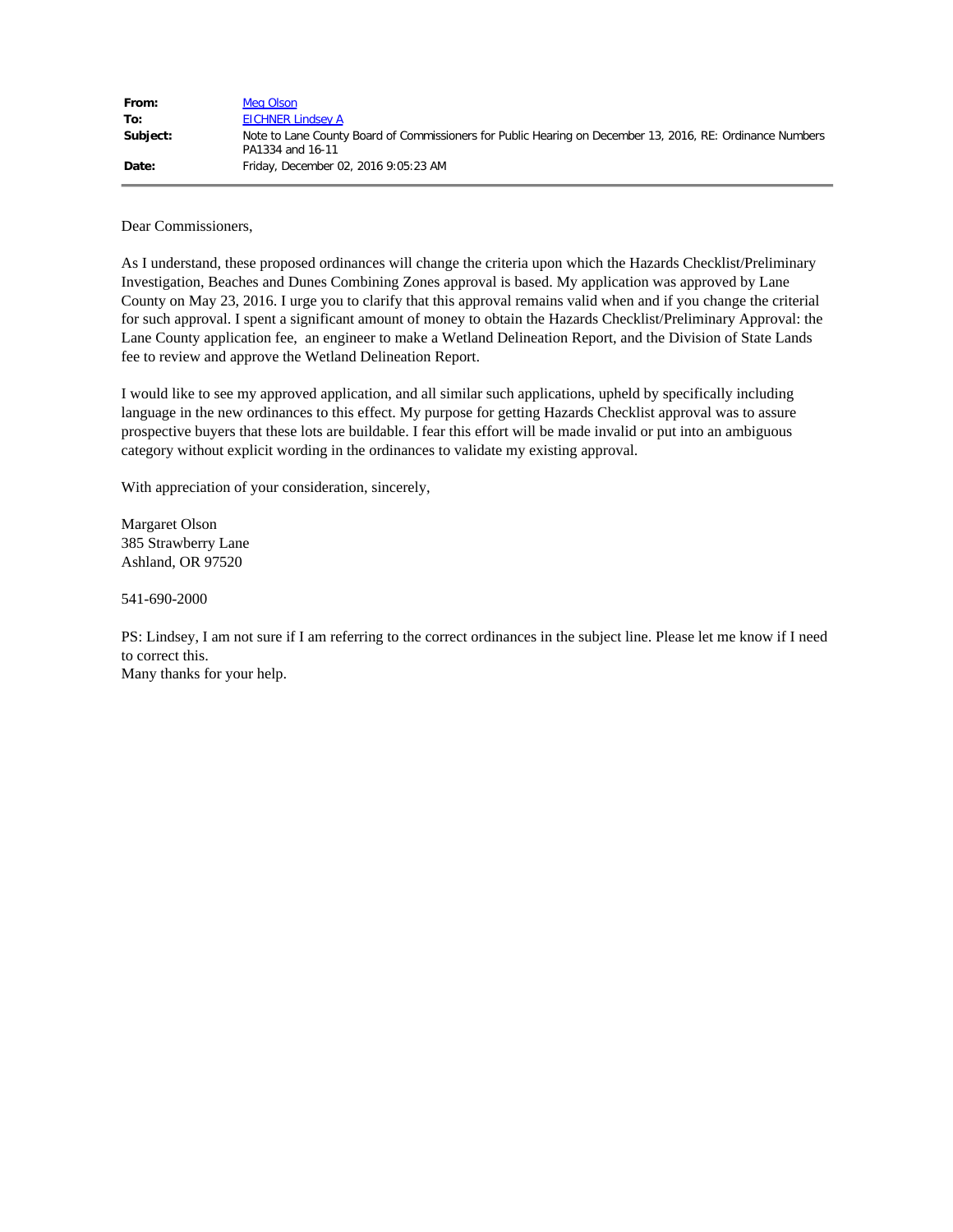

Email: pjw@bhlaw.com Oregon and Washington

December 13, 2016

VIA ELECTRONIC AND REGULAR MAIL Lane County Board of Commissioners c/o: Lindsey Eichner, Senior Planner Land County Land Management Division 3050 N. Delta Hwy Eugene, OR 97408 Lindsey.eichner@co.lane.or.us

> Reference: Florence Realization 2020 Comprehensive Plan Amendments Proposals for Co-Adoption of Amendments to Coastal Goals and Lane County Zoning Maps as Applicable with the UGB, Outside **Florence City Limits** File No. 509-PA16-05276, Proposed Ordinance PA 1334 Adopting Amendments to Chapter 10 of Lane Code File No. 509-PA16-05276 Co-Adopting Amendments To The Florence Realization 2020 Comprehensive Plan Parks And Recreation Policies And The Florence Comprehensive Plan Map File No. 509-PA16-05277, Proposed Ordinance PA 1335

To the Board of Commissioners:

I am writing on behalf Heceta Lake Joint Venture, the developer of a subdivision named The Reserve at Heceta Lake<sup>1</sup> in the northern part of the Florence Urban Growth Boundary. Most of the platted lots of the subdivision are inside the Urban Growth Boundary of

<sup>&</sup>lt;sup>1</sup> The Reserve at Heceta Lake Phases 1 and 2 are located in the NE  $\frac{1}{4}$  of Section 10, T18S, R12W, with some lots bordering on the shore of Heceta Junction Lake. There are about 12 lots in one part of the subdivision that is outside the UGB.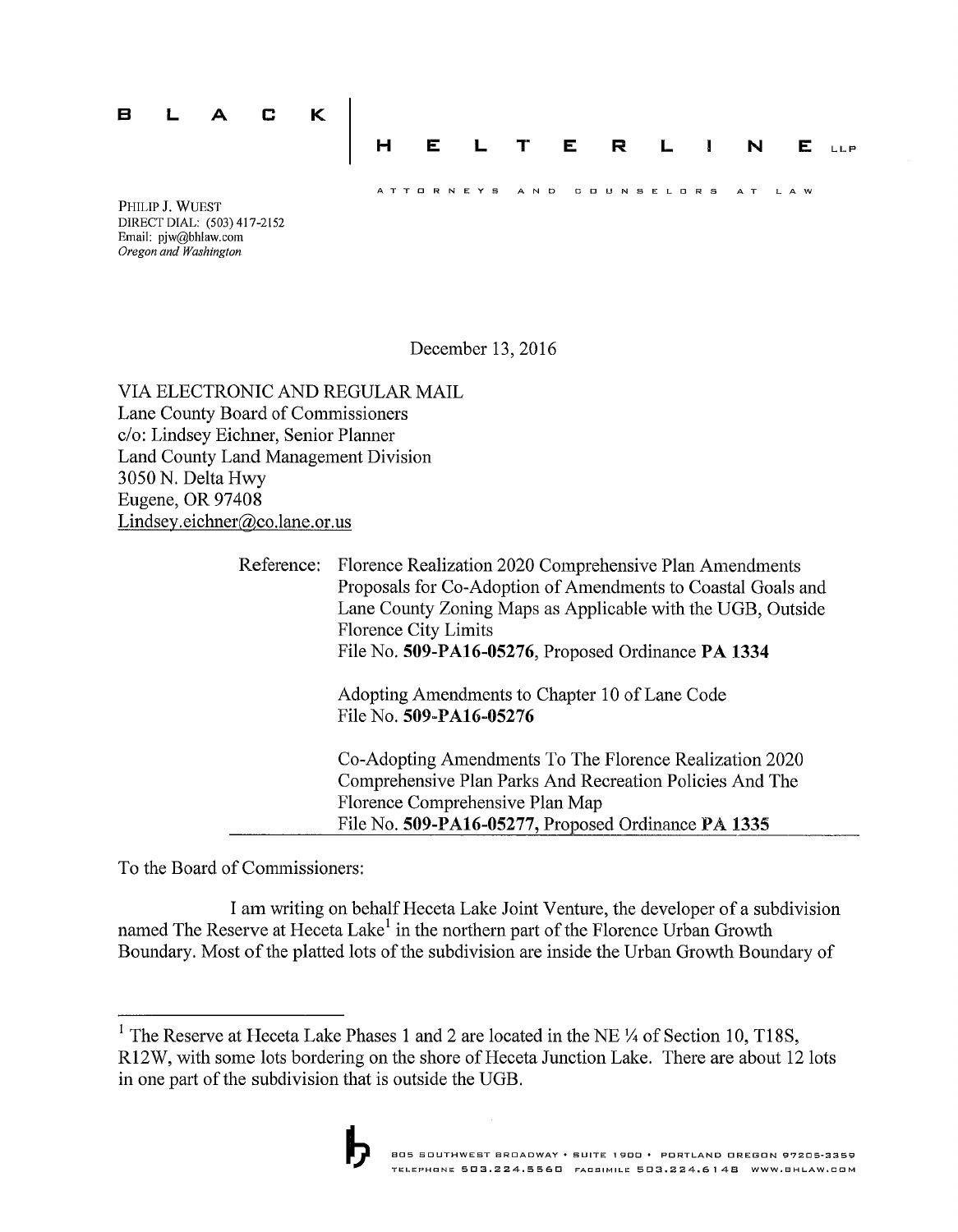the City of Florence, but well outside of the city limits. The current proposals would have a direct effect on the land within this subdivision.

The current proposal for amendments contain several provisions that continue to be a concern to my client. We respectfully request that the current hearing be continued to a Third Reading to allow for further discussion by the commissioners and the opportunity to submit further testimony on issues raised in this letter. As an alternative to continuance, we would ask that the code include an express exemption for previously approved subdivisions.

Heceta Lake Joint Venture has participated in the earlier processes to amend the Florence Realization 2020 Comprehensive Plan Amendments, including Lane County Ordinance PA 1249 and Ordinance No. 7-08, which were prior proposals to amend policies, plans and code for land within the Florence UGB. They participated in the discussions of the Intergovernmental Agreement in 2010 that created a groundwater testing program within the North Florence Dunal Aquifer (Aquifer Protection Plan). On behalf of Heceta Lake Joint Venture, I refer the Commission to the earlier letters submitted by their prior counsel, Michael J. Lilly, including but not limited to:

> -Letter dated March 4, 2009, "City of Florence – Comprehensive Plan Co-**Adoption Proposal":**

-Letter dated January 25, 2010, "Heceta Lake Joint Venture comments on City of Florence 2020 Plan and IGA"

Copies of each of these two letters are attached. At this time we offer the following comments.

Amendment to Comprehensive Plan Chapter 17: Coastal Shorelands: Ocean, Estuary, and Lake Shorelands. Policy 14(d.) "Land Divisions outside city limits within the Florence UGB shall not be allowed prior to annexation to the city."

Heceta Lake Joint Venture objected to a similar proposed provision in earlier drafts of the amendments, because it represents an illegal moratorium on development under ORS 197.505-540. These statutes allow a local government to institute such a moratorium in urbanizing land, but not without the required findings as set forth in ORS 197.520. The current proposal does not include findings sufficient to support a complete moratorium on land divisions in all areas of the Florence UGB. There should be findings to address ORS  $197.520(2)(a)$ , (b) and (c), to demonstrate that the moratorium is "reasonably limited to those areas of the city, county, or special district where a shortage of public services would otherwise occur;..."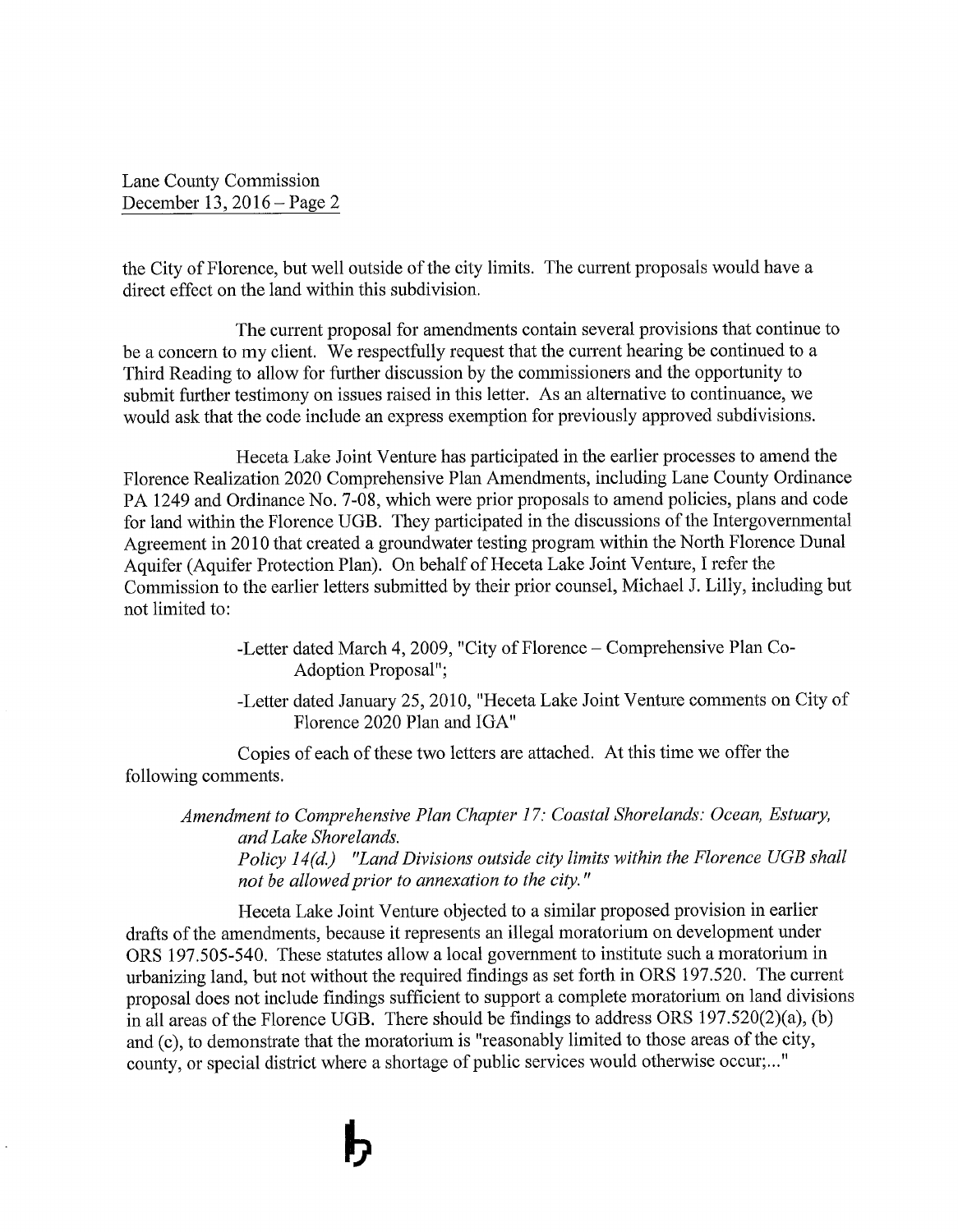### Application of the Natural Resource Conservation Combining Zone, proposed Lane County Code Section 10.250, to a band around Heceta Junction Lake.

According to the proposed code and Map 17-1, it would create a Natural Resource Conservation Zone that would be a 100-foot wide band from the high water line of Heceta Junction Lake (PA1334, Exhibit A, Page 43 of 57). Added to this is the provision for an additional 50 foot building setback under Section 10.250-35. In the subdivision The Reserve at Heceta Lake, there are at least 20 lots bordering on the lake, and these lots range from approximately 101 feet to approximately 200 feet in depth. The developers worked diligently to obtain septic permits for all lots in the subdivision, so that all lots would be ready for the new owners to apply for building permits. However, with this new provision, the entire lot depth could be taken up in the required buffer and building setback.

The new code provides for an accommodation for this situation in Section  $10.250 - 30(1)$ :

(1) For existing lots which are too small to accommodate the combined required setback in the underlying zone and the buffer, development will be allowed within the setback required in LC 10.250-35 only with approval of a variance issued under LC 10.330. In addition it must be shown that clearance of vegetation on the remainder of the lot is kept to an absolute minimum, stormwater is directed away from the bank, engineered plans protect life, property, and the coastal water (that is no erosion hazards, slide potential, or flood damage are likely to occur).

Standards for a variance are high (Lane Code 10.330-20(a-d)), and in this case would require the County to find a balance between the four criteria. Notwithstanding that both city and county staff have represented that these proposals were not intended to take away any existing development rights, Heceta Lake Joint Venture remains concerned that this provision would make the application process for a building permit more onerous and expensive, and may make these lake shore lots unbuildable should the county or city decide not to issue variances at the time building permits are submitted. We request that the county include an express exemption for previously approved subdivisions.

The Requirement for Annexation to receive city services, vs. prohibition against annexation of any areas of active dunes.

Chapter 18, Policy 5: The City shall not include active dunes in the UGB through any future UGB  $"5.$ expansions."

In the Reserve subdivision, there is a small area that is mapped as Dune Land on Map C Appendix 7, the NRCS Soils Map. The lots in the area served by the northern leg of Dunewood Drive and Star View Drive in Phase 2 are in part of this area. My client has no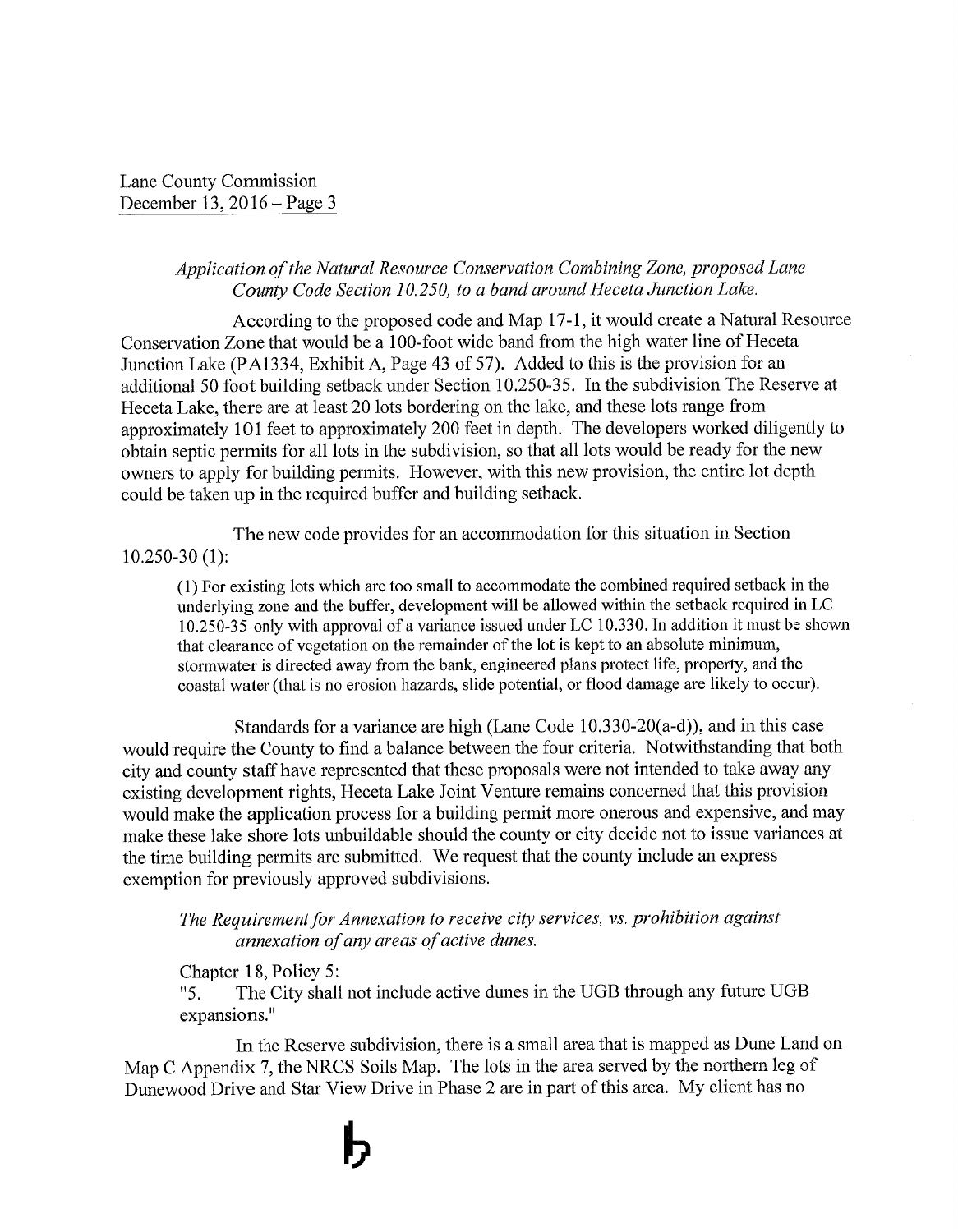current need or desire to annex the lots in this subdivision, but would anticipate that at some point the city may expand to the edge of the current UGB. Based on these proposals, we may not be allowed to annex some of the subdivision's lots.

### The Requirement for Site Investigation Reports.

From our review of the proposed code and maps, the lots within the Reserve at Heceta Lake subdivision would be required to submit a Site Investigation Report (SIR), Phase 1 at a minimum. This would increase the cost of development to an owner of any of these lots. If there is a way to avoid this requirement through the demonstration of adequate site review under the septic permitting process, that would make the process easier and less expensive. One suggestion would be to allow for an SIR to cover a number of lots that have the same soil characteristics as set out in Map C, Appendix 7, the NRCS Soils map.

On the other hand, we want to make sure that the SIR, or another process in the city or county's planning procedures, would allow a developer to challenge the boundaries of the mapped conservation areas, or the mapped soils classifications, or the capacity for the land to support a single family dwelling under the code. There seems to be enough uncertainty about the extent of the mapped boundaries to allow for such challenges.

### The Current Proposal does not include a designation of the base zone for our subdivision.

It does not appear that the current proposed code and maps show what base zoning designation the land in the Reserve at Heceta Lake subdivision within the UGB would be applied. The land adjacent to the UGB to the east is an area that is zoned RR1 or Rural Residential 1-acre minimum. It is difficult to adequately assess the effects of the current proposal without knowing what the city and county's plan is for zoning this area. That designation may be part of a later process at the City of Florence, but it would be helpful to know if there is a plan for zoning designations for this area.

### Designation of Heceta Junction Lake as a Key Wildlife Area.

Exhibit A, Ordinance PA 1334 contains the following provision in at page 43 of

 $57:$ 

"Heceta Junction Lake Shorelands extent is measured by a band measured horizontally from the high water line of the lake 100 feet in width but extending only to Heceta Beach Road on the southwest. Rationale is: a. Significant biological areas;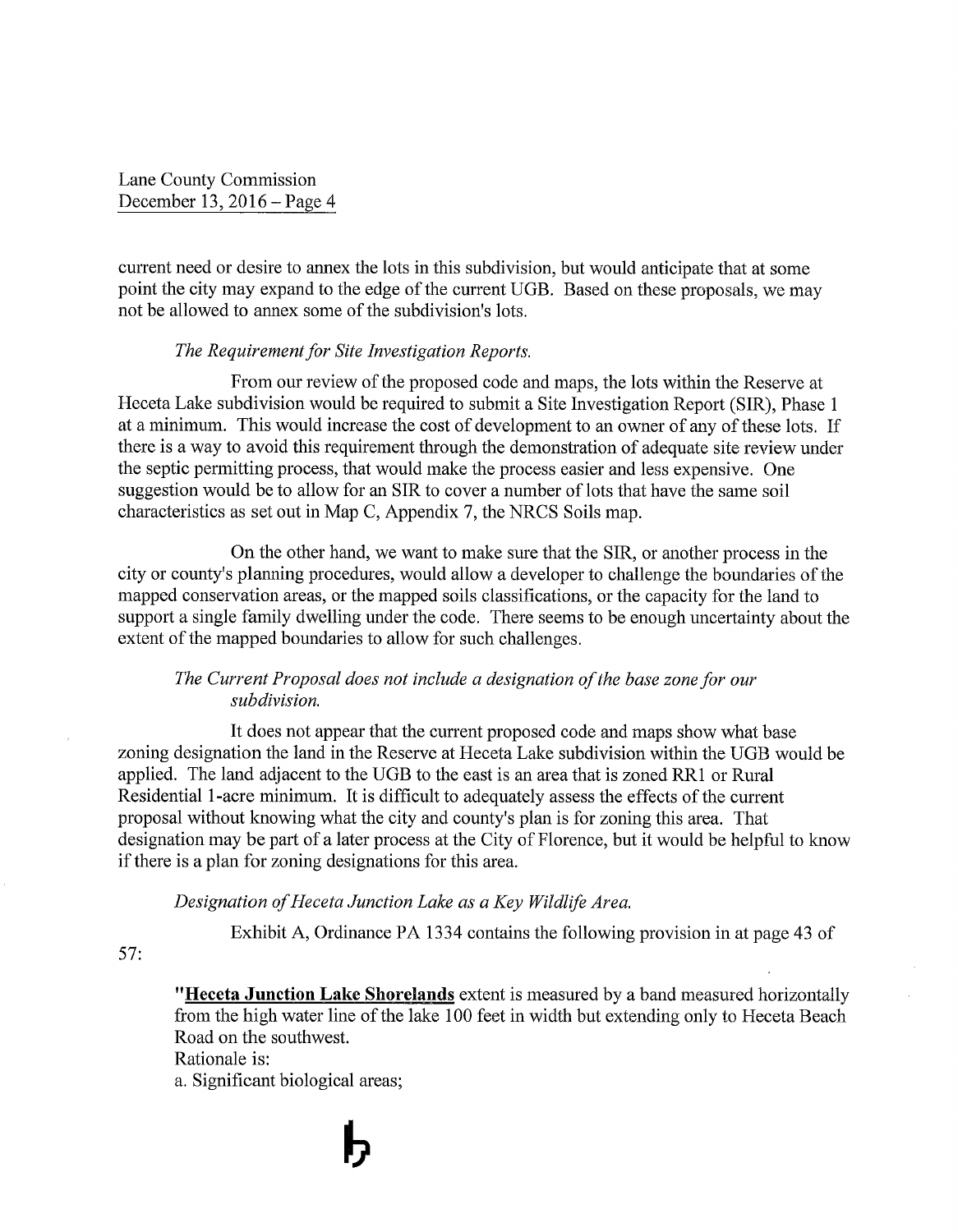b. Recently stabilized dunes;

c. Occasionally Wet Interdune area.

The Coastal Resource Inventory designates this as a key wildlife area and as it is developed, care must be taken to protect wildlife habitat."

As far as we can tell, this is the only mention of "key wildlife area". There are no other plan or code provisions addressing it. In discussing the Coastal Resource Inventory, staff points out that it has not been updated since 1980. It does not show up on the County website as part of the rural comprehensive planning documents. Until we are able to review the inventory, we cannot evaluate how this designation came to be applied to the lake, what wildlife habitat the plan is referring to, and whether there are sufficient findings of wildlife features to justify the designation. Without code to implement it, we are left with a vague standard that does not provide a developer with any definite criteria to meet. We request that until findings are included that justify this designation, that the final sentence of the section quoted above be omitted from the comprehensive plan policies.

### Ordinance PA 1335, Parks and Recreation Comprehensive Plan Amendments

The newly proposed Chapter 8. Parks, Recreation and Open Space contains proposed new Policy No. 8:

The City shall require new residential and mixed-use developments to pay 8. systems development charges for park and recreation facilities, open space, and pedestrian access to adjacent parks and open space consistent with the capital improvement plan and recommendations identified in the latest Florence Parks and Recreation Master Plan) and with the standards in Florence City Code.

Heceta Lake Joint Venture, as a developer, understands the reasoning behind System Development Charges. They provide for public benefit and a way to offset the impacts of development on public services such as parks and recreation facilities. We urge the City of Florence and Lane County to adopt a reasonable rate for this new SDC. Florence, like most small cities, has issues with affordable housing, and any additional charge at time of development will increase the costs of new housing. We suggest that there be incentives included for developers who address affordable housing needs. In addition, it is not clear from the proposal whether this SDC will apply to the urbanizeable land outside of the city limits but within the UGB.

We applaud the efforts of staff to revise the code and make it less burdensome on properties that have already received some entitlements for their properties. We remain concerned, however, that the revisions are not yet where they should be.

In summary, we are requesting: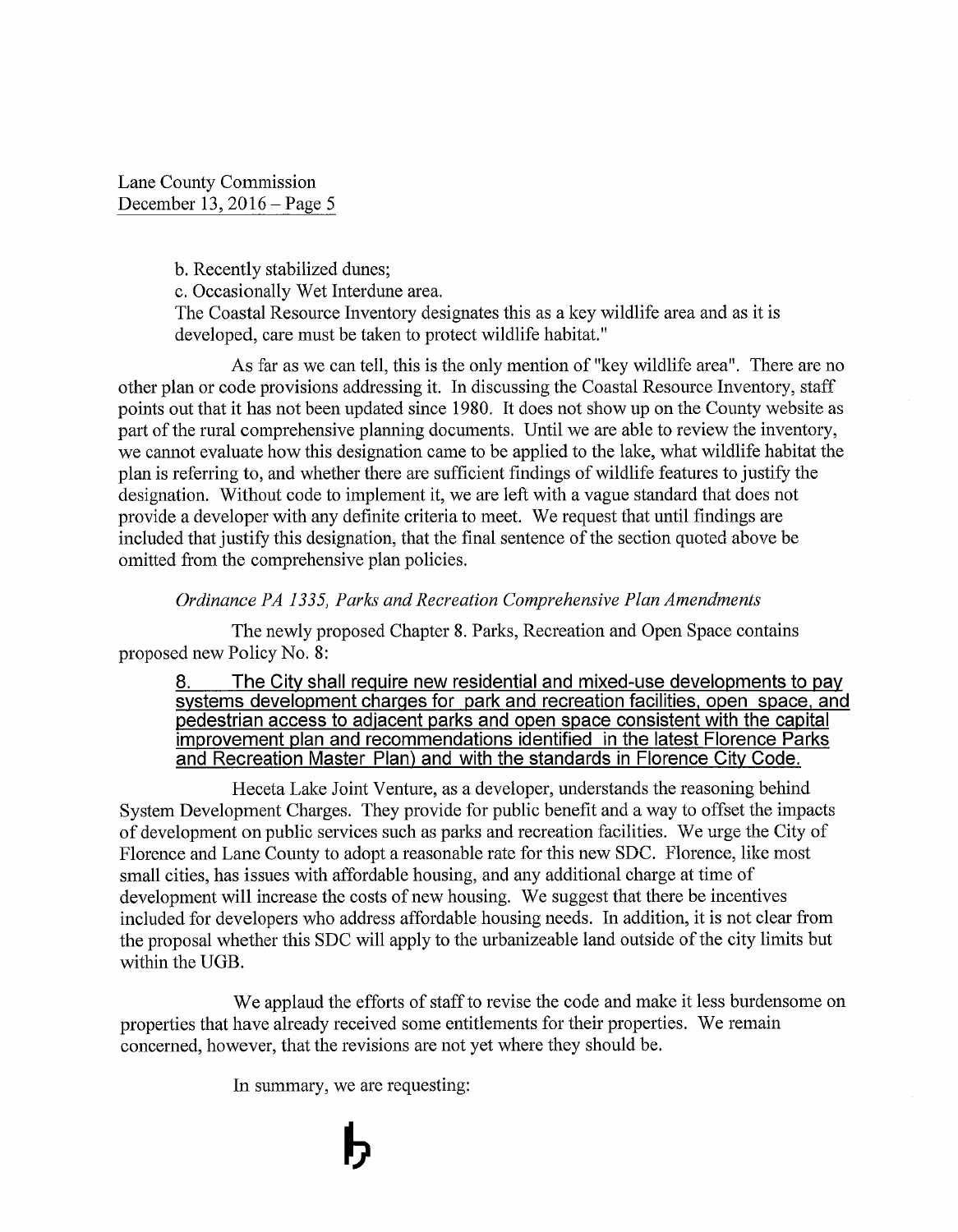The prohibition on land divisions be modified to allow division of 1. property within the UGB where it can be demonstrated that adequate public services are available, and impacts are addressed.

The code in section  $10.250-30(1)$  be modified to provide an express  $2.$ exemption from the building setback for previously approved subdivisions.

The code should include provisions that allow a developer to challenge the  $3.$ mapped areas for high water mark, wetland areas, and soils classification through the SIR process or other process during permitting.

The sentence, " The Coastal Resource Inventory designates this as a key  $\overline{4}$ . wildlife area and as it is developed, care must be taken to protect wildlife habitat" be removed from the comprehensive plan until findings can be included that justify the designation.

The System Development Charge proposed for Parks and Recreation 5. facilities be implemented such that a reasonable rate structure is included, and some provision for incentives for affordable housing.

Thank you for your attention.

Very truly yours,

 $100$ 

Enclosures

Wendy Farley-Campbell,  $cc$ : **Florence Planning Department** 

PJW:tch 1232999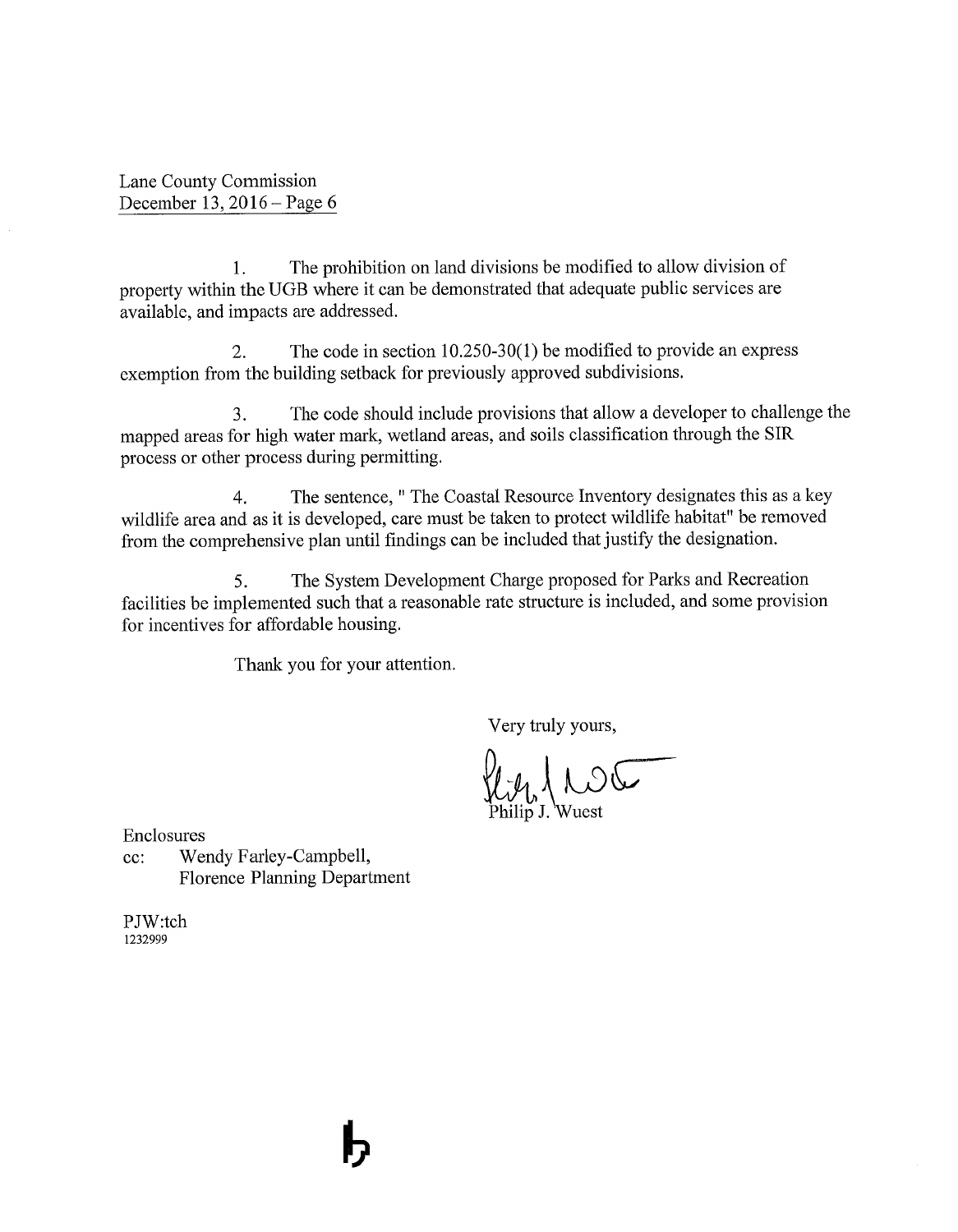# **RECD MAR 05 2009**

| Michael J. Lilly                                    |                           |
|-----------------------------------------------------|---------------------------|
| Attorney at Law                                     | ORD. NO. PAI249           |
| 6600 SW 92 <sup>nd</sup> Avenue, Suite 280 P.A. NO. |                           |
| Portland, OR 97223                                  | EXHIBIT NO. LILL<br>DATE: |

Telephone: 503-294-0062 Facsimile: 503-452-4433 Email: mikelilly@michaeljlilly.com

March 4, 2009

Lane County Board of Commissioners c/o Stephanie Schulz Lane County Planning Department 125 East 8th Avenue Eugene, OR 97401

By Hand Delivery and Mail Re:

City of Florence - Comprehensive Plan Co-Adoption Proposal

Dear Commissioners:

The staff of the City of Florence has proposed a monitoring and testing program for the Florence North Dunal Aquifer. As of the date of this letter the City of Florence has held no public hearings on this proposal.

I doubt that anyone will oppose a monitoring and testing program. However, the plan changes proposed by the City staff are much more than that. The City Staff proposal imposes an immediate and illegal land division moratorium inside the Urban Growth Boundary; and the City Staff proposal gives the City the power to require Lane County to prohibit the installation of new septic tank systems inside the Urban Growth Boundary.

A. The City Staff proposal requires the County to implement an immediate and illegal moratorium on all land divisions inside the UGB.

Policy B.2. proposed by the City Staff would provide as follows:

"For properties within the North Florence Dunal Aquifer that are also within the Urban Growth Boundary, no land divisions shall be allowed prior to annexation to the City."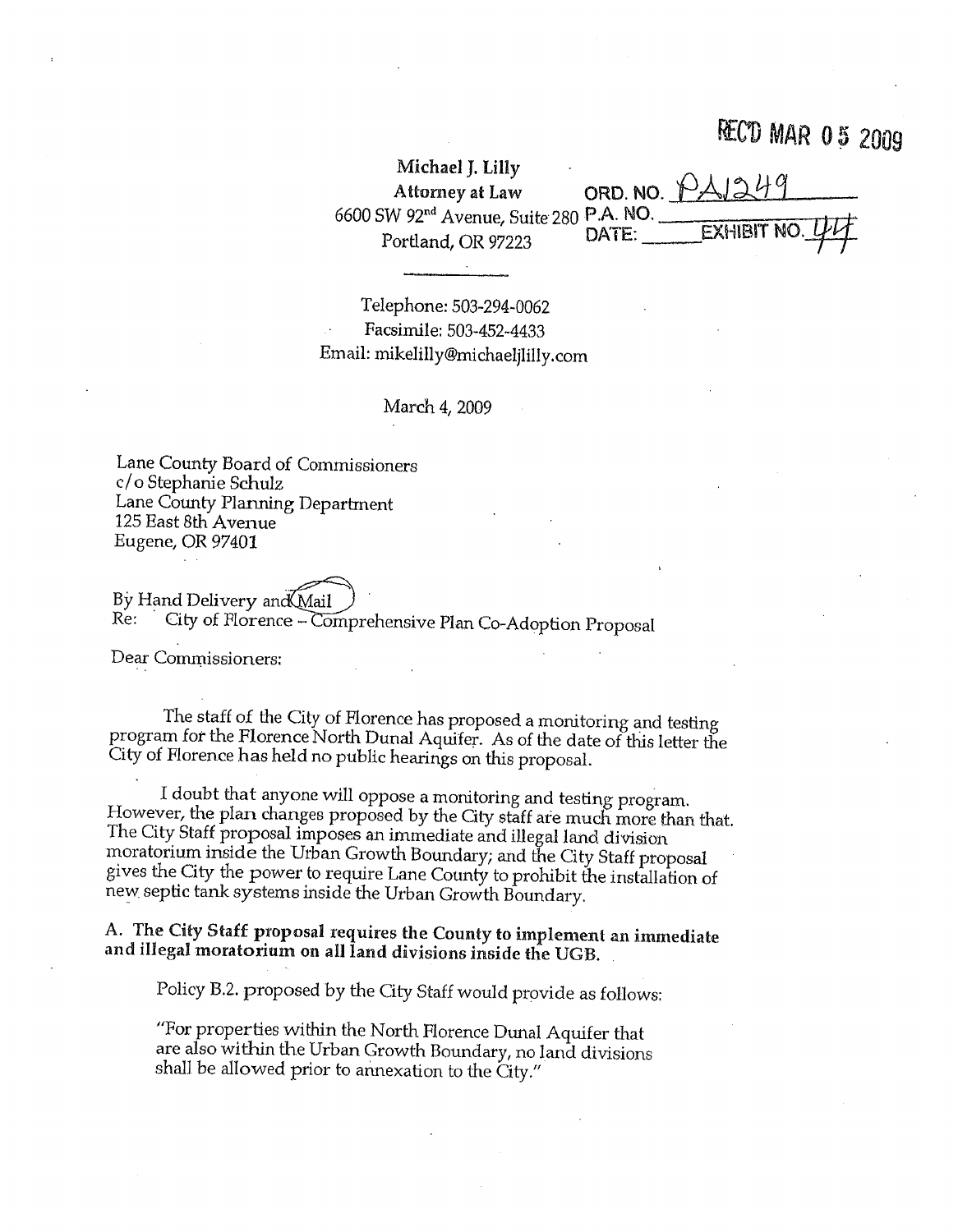The City Staff has proposed this as an amendment to the Florence Comprehensive Plan and City Staff has asked Lane County to co-adopt it. This type of freeze on land development is directly prohibited by ORS 197.520, unless the City and County have met the requirements of ORS 197.520. At this point the City has given no indication that it intends to provide the justification required by the statute.

## B. The City Staff proposal requires the County to impose an illegal moratorium on septic tanks inside the entire UGB if the City decides that the testing program discovers a "problem."

Section A.13. of the Staff's Comprehensive Plan proposal provides:

"If a problem is identified in the 'Area of Concern' and immediate correction is not feasible, the county shall not allow the installation of any new septic system, replacement septic system, or expansion of an existing septic system until the county and city mutually agree on appropriate measures to stop the contamination." [emphasis added]

1. "Problem" is undefined in the City Staff proposal, and no action standards are proposed. The problem could be anything from a local spill causing a temporary increase in nitrates well below EPA/DEO standards; or it could be Staff's subjective perception of an early warning signal.

2. The City Staff proposal assumes that all "problems" are related to septic tanks and ignores other likely sources of contamination. Fertilizers, leaks in city sewer lines, and coliform contamination from pets and wildlife are all treated as if septic tanks are the source of all "problems."

3. The City Staff proposal assumes that all "problems" automatically justify a septic tank moratorium on the entire aquifer. A "problem" in the northwest corner of the Urban Growth Boundary, down gradient from all existing and anticipated wells is assumed to be sufficient to close the entire UGB to development—see City's FAQ's:

"3. What happens if the testing of the aquifer or a surface watercourse shows that the groundwater or surface water is contaminated?

Once a problem is identified, the City and County would conduct further tests to attempt to identify the cause of the contamination.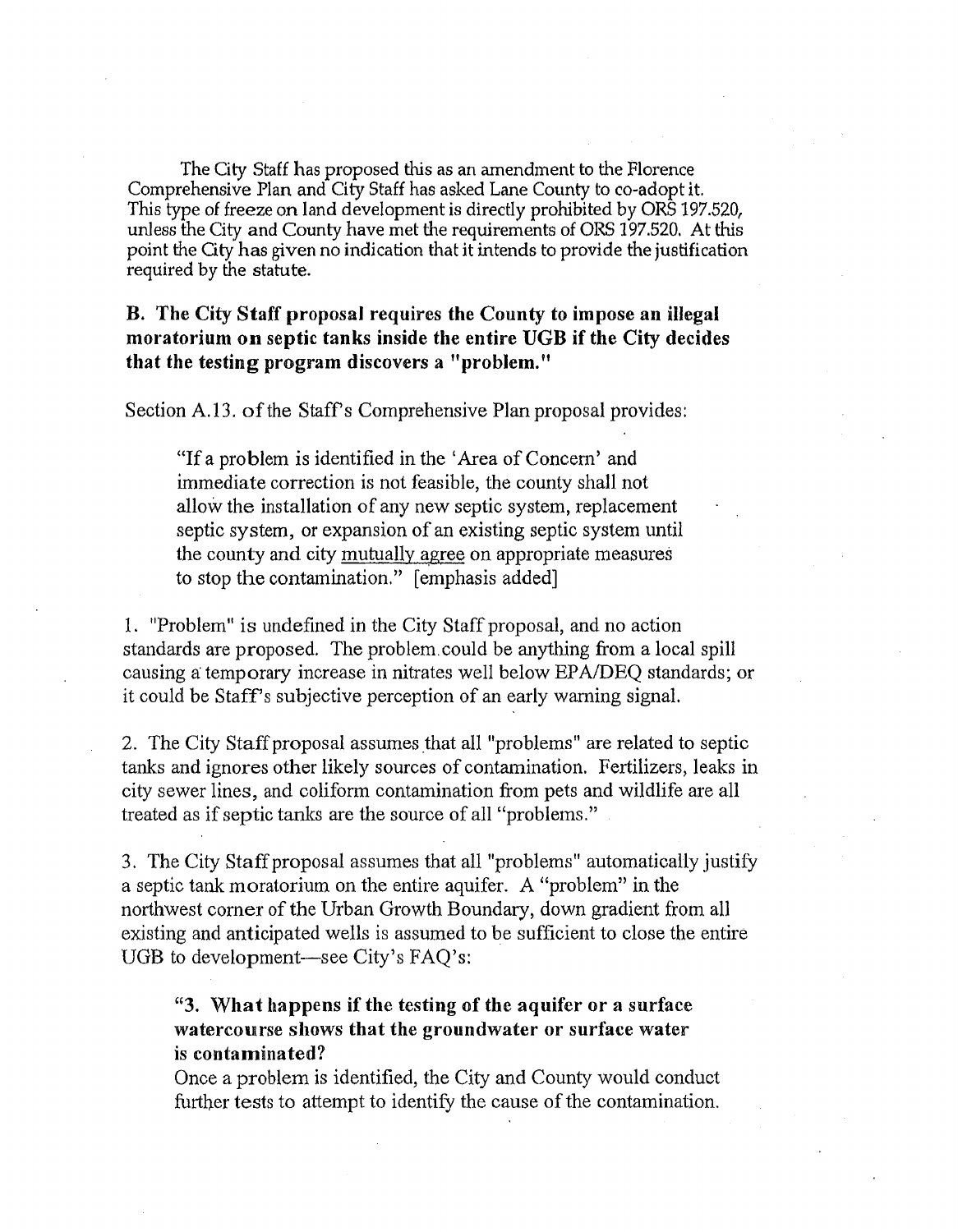The City and County would then determine the appropriate 'fix' to the problem. In order not to exacerbate the problem, until the fix is identified, the County would put a hold on the issuance of any septic permits within the Florence UGB." [emphasis added]

Again, this would be another illegal moratorium violating ORS 197.520.

4. The City Staff proposal provides no process for decision making, and ignores the fact that the State and County have programs in place to impose moratoriums and to deal with contamination from Septic Tanks and other sources. See OAR 340-071-0460. Only the Environmental Quality Commission is empowered to create such moratoria. ORS 454.685.

The County should not authorize the City to preempt its planning authority with these moratoria.

Muhaff Filly

Michael J. Lilly

Enclosure

cc: City of Florence, City Council

City of Florence Planning Commission Lane County Planning Commission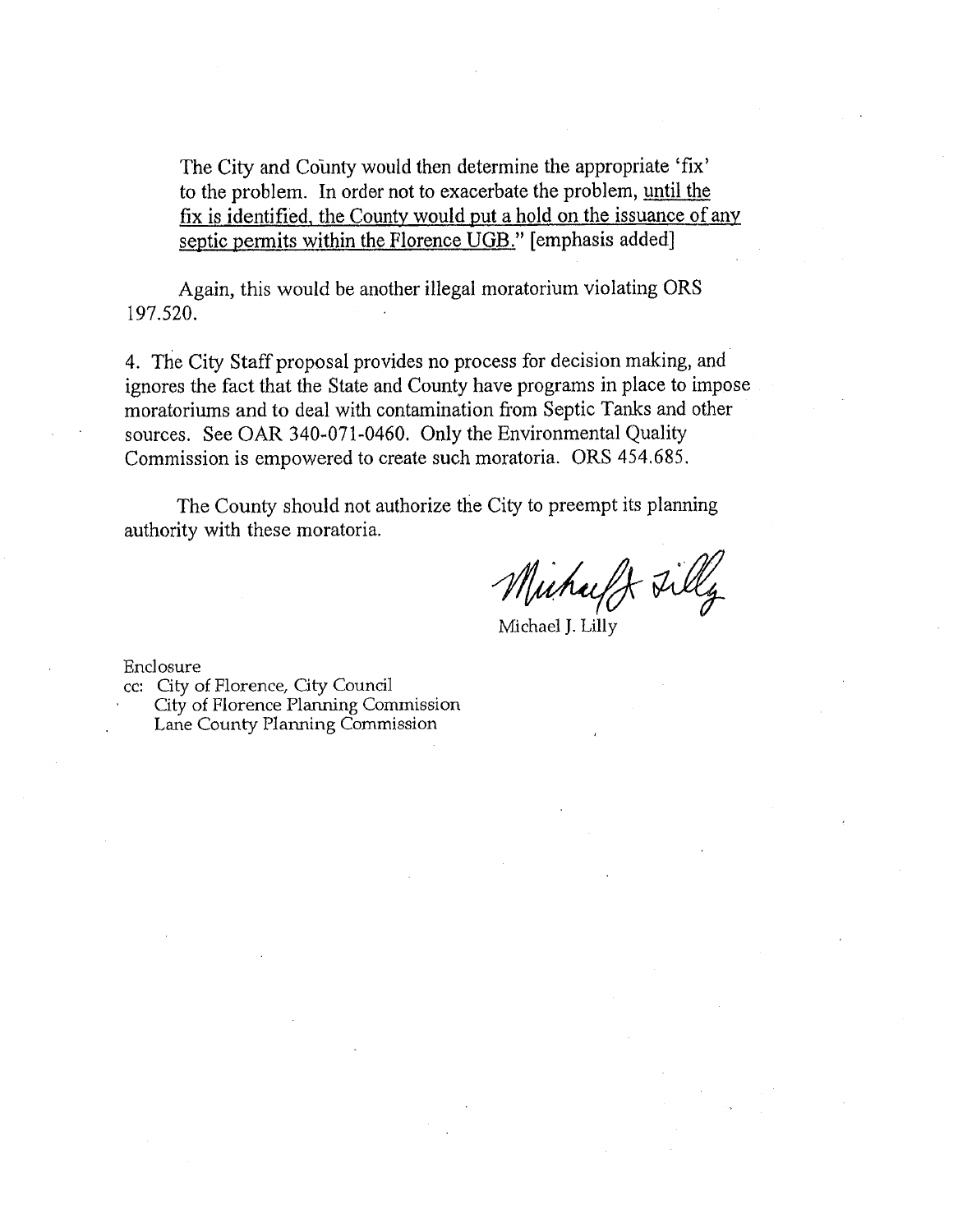Based on scientific evidence at this time (2009), septic systems, whether failing or not, pose a threat to the North Florence Dunal Aquifer, the sole source of drinking water in the UGB. The threat to the groundwater and the surface water from septic systems is documented in the North Florence Dunal Aquifer Study and the EPA Resource Document: For Consideration of the North Florence Dunal Aquifer as a Sole Source Aquifer, both in Appendix 5 of this Plan. The policies in this Chapter are intended to be proactive and prevent possible future contamination.

It is acknowledged by both the City of Florence and Lane County that Florence's dunal aquifer is unique in Oregon, and thus, highly susceptible to future contamination due to the nature of septic systems in this sensitive aguifer.

It is also acknowledged that inherent in the 19 goals (specifically Goals 1 and 2) established by the Department of Land Conservation and Development, that cities are the logical provider of municipal services, and as such, all areas within Florence's UGB shall ultimately be served by city sanitary sewer.

- Amendments to Florence Realization 2020 Comprehensive Plan Chapter 14:  $B.$ Urbanization, "Policies:"
	- Add a section title "Annexation Policies;" add new policies 1, 2, and 3, and 4:

**Annexation Policies** 

- The city will not use the "island annexation" provisions allowed by state law.
- For properties within the North Florence Dunal Aquifer that are also within the Urban Growth Boundary, no land divisions shall be allowed prior to annexation to the City. The North Florence Dunal Aquifer boundary is delineated in the EPA Resource Document "For Consideration of the North Florence Dunal Aquifer as a Sole Source Aguifer," EPA 910/9-87-167, September 29, 1987, Comprehensive Plan Appendix 5,
- Re-number and amend Policy #1 as follows:
	- Conversion Annexation of lands within the UGB outside City limits shall  $43.$ be based on consideration of:

a. orderly, economic provision for public facilities and services; b availability of sufficient land for the various uses to insure choices in the market place;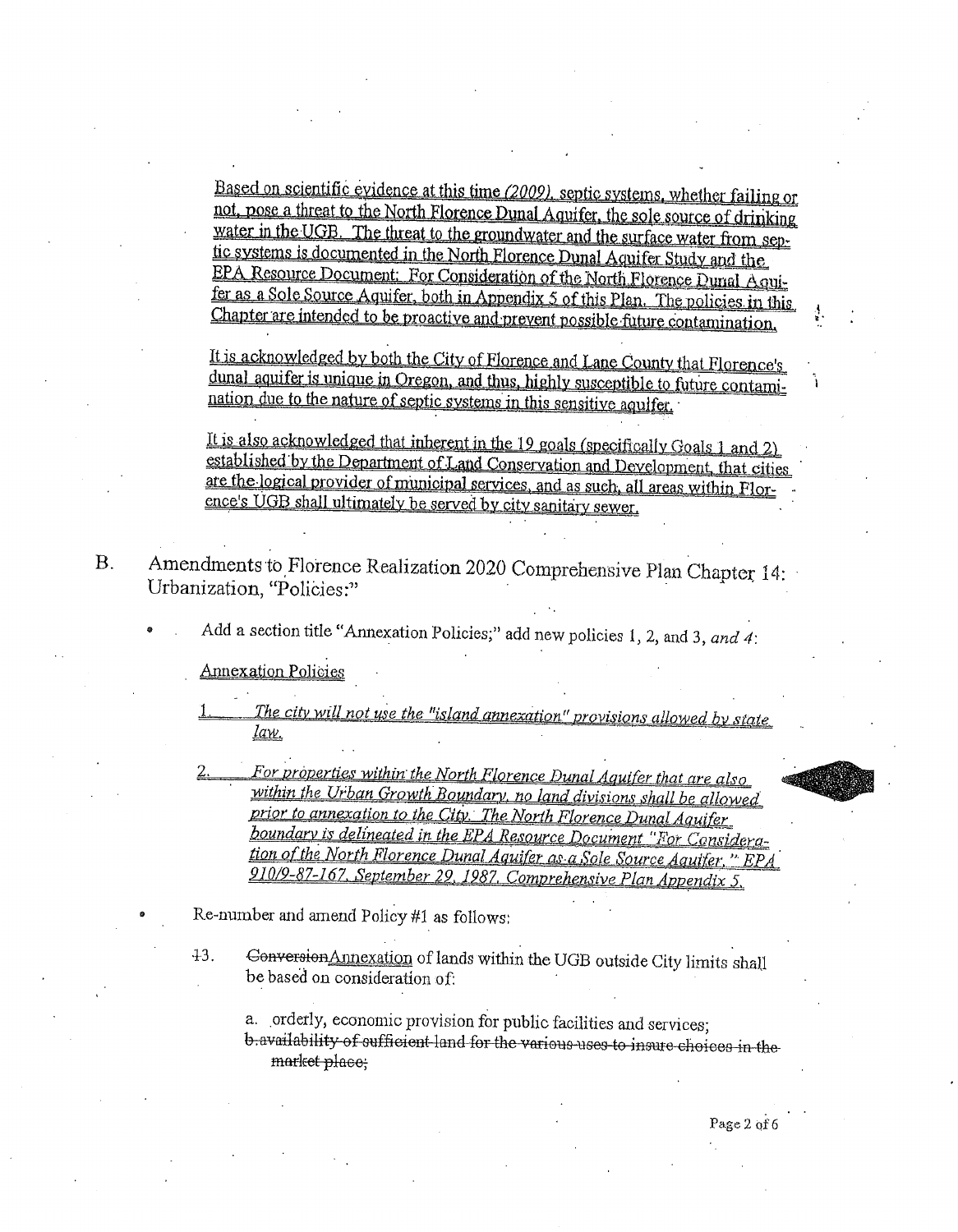# Policy Discussion Draft for January 26, 2009 City Council Meeting

## AMENDMENTS TO THE FLORENCE REALIZATION 2020 COMPREHENSIVE PLAN ("COMPREHENSIVE PLAN") TO COMPLETE LANE COUNTY CO-ADOPTION OF THE COMPREHENSIVE PLAN AND FLORENCE PERIODIC REVIEW WORK TASK 8, BY ADOPTING: AMENDMENTS TO COMPREHENSIVE PLAN CHAPTER SIX (6) AIR, WATER AND LAND QUALITY AND CHAPTER FOURTEEN (14) URBANIZA-TION, AND TO ADOPT HOUSEKEEPING AMENDMENTS TO THE FLORENCE TRANSPORTATION SYSTEM PLAN

Additions to the Realization 2020 Comprehensive Plan are shown in double-underline and deletions in strike-out. Items in italics have been added or changed since November 17, 2008 for this discussion draft,

Amendments to Florence Realization 2020 Comprehensive Plan Chapter 6:  $A<sub>1</sub>$ Air, Water and Land Quality

#### Add a new Policy 12:

- Lane County and the City of Florence shall develop and jointly pay for  $12<sub>1</sub>$ scientifically-based standards and a regular testing program to determine if sewage or chemicals from septic tanks is entering the North Florence Dunal Aquifer in a location that could potentially impact Clear Lake, our current water supply or future water supplies, or impact the beach along
	- the ocean (the "Area of Concern"). A system to spot isolated problems and correct them as soon as possible will be put in place. Such a system may assure safe drinking water and prevent the need for health related annexations and ensure a safe, positive experience for beach recreation.
- If a problem is identified in the "Area of Concern" and immediate correction is not feasible, the county shall not allow the installation of any new septic system, replacement septic system, or expansion of an existing septic system until the county and city mutually agree on appropriate measures to stop the contamination.

Add a new Recommendation 8:

Lane County and the City of Florence will request that the Heceta Water District participate in the testing program of water supplies (Policy 12) in order to ensure monitoring of both Clear Lake and the sole source aquifer which are hydraulically connected.

Add to background section to describe the problem and the basis for the policy.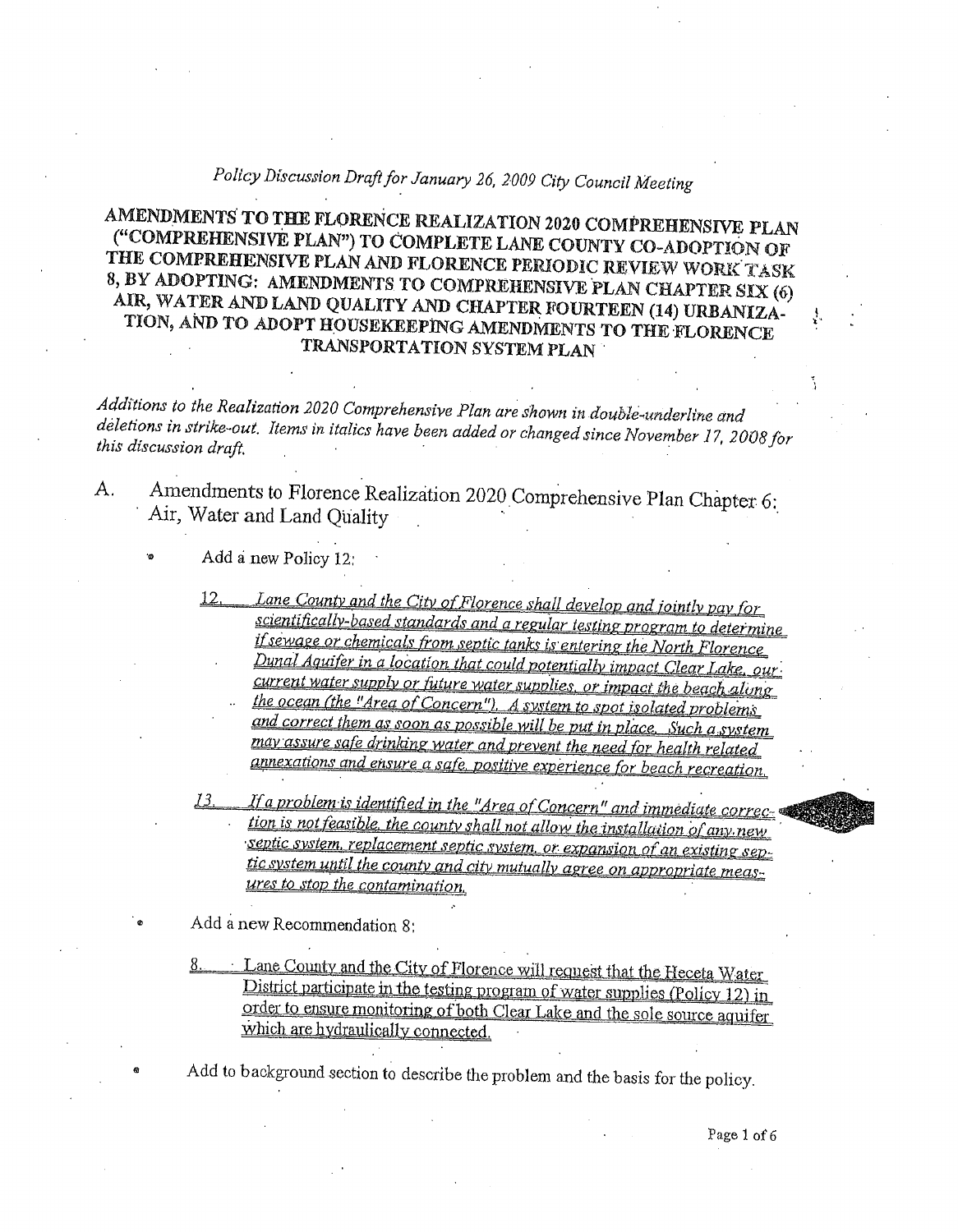amendments are adopted. If someone is currently allowed to install, expand or replace a septic system, s/he will still be allowed to do the same after these policies are adopted. The only new limitations would be that a property owner could not divide land without annexation.

3. What happens if the testing of the aquifer or a surface watercourse shows that the groundwater or surface water is contaminated?

Once a problem is identified, the City and County would conduct further tests to attempt. to identify the cause of the contamination. The City and County would then determine the appropriate "fix" to the problem. In order not to exacerbate the problem, until the fix is identified, the County would put a hold on the issuance of any septic permits within the Florence UGB.

4. What is the City trying to achieve with these policies?

The proposed policies, in the context of the Comprehensive Plan, attempt to achieve three objectives:

- a. Limit sprawl and premature expansion of the UGB caused by inefficient development at low densities.
- b. Ensure that the City will be able to provide city services in an orderly, economic månner.
- c. Protect the City's current and future water supplies and ocean beach.

TESTING PROGRAM: It is the City's goal to maintain and protect a sustainable drinking water resource, from water quality and water quantity perspectives. The City is interested in protecting its current drinking water supply and protecting future water supplies within all portions of the North Florence Dunal Aquifer. The key elements of a groundwater protection program are:

- Identification of, or refinement of, the source water protection area(s) ø.
- Identification of potential sources of groundwater contamination
- Implementation of control strategies (land use planning, zoning, ordinances) to help prevent releases that could degrade groundwater quality
- Periodic groundwater monitoring to characterize natural conditions and ensure that unacceptable contaminants are not affecting the use of the water for drinking

The City also has concerns about surface water contamination, particularly as it affects Heceta Beach. Thus, the testing program would also include testing of drainages that may indicate areas of septic tank failures. As outlined in a technical memorandum from GSI Water Solutions, up to 19 groundwater locations and six surface locations would be tested for chemical constituents in order to achieve a comprehensive groundwater monitoring program.

- All wells would be analyzed for the common ions, pH, temperature, oxidation reduction  $\bullet$ potential, conductivity, total organic carbon, and coliform bacteria.
- Wells in the City's commercial areas also would be tested annually for organic chemicals (volatiles and pesticides) for which there are established drinking water standards. The frequency of testing could be reduced if the results are favorable.
- Wells in the northern residential area should be tested once for organic chemicals (fuels,  $\pmb{\oplus}$ solvents and pesticides) to confirm their absence in the residential area.

4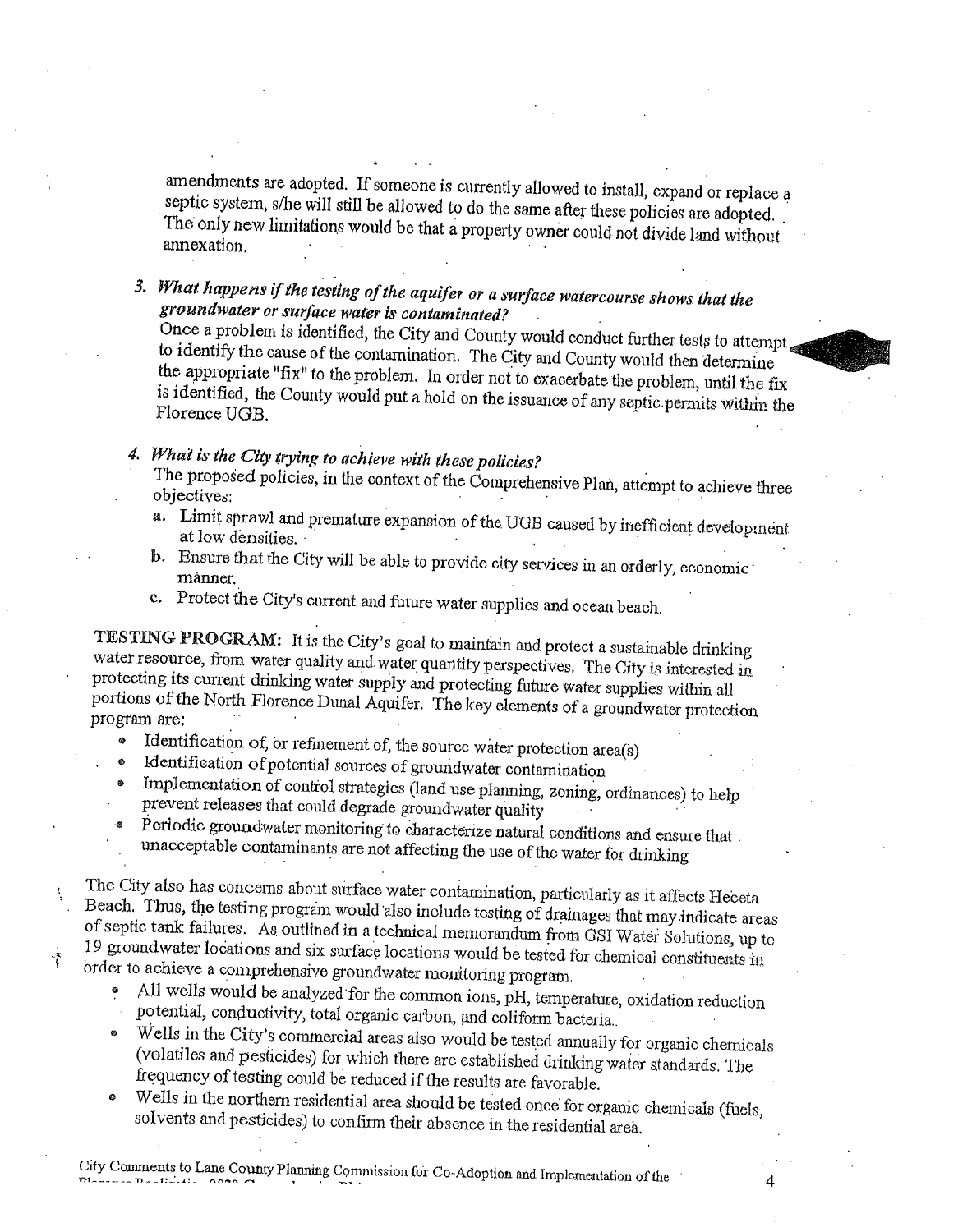Michael J. Lilly **Attomey at Law** 6600 SW 92<sup>nd</sup> Avenue, Suite 280 Portland, OR 97223

ORD. NO. PAI249 \$7.08 **EXHIBIT NO.** 

Telephone: 503-294-0062 Facsimile: 503-452-4433 Email: mikelilly@michaeljlilly.com

#### January 25, 2010

Lane County Planning Commission c/o Stephanie Schulz Lane County Planning Department 125 East 8th Avenue Eugene, OR 97401

By Pacsimile and Hand Delivery

Hetela Lake Joint Venture Comments on City of Florence 2020 Plan Re: and IGA

Dear Planning Commissioners:

I am writing on behalf of the Heceta Lake Joint Venture, which has developed "The Reserve" subdivision in the northern part of the Florence UGB. We think the most recent version of the Florence 2020 Plan and IGA with the County are substantial improvements over the prior versions, but some problematic sections from the old versions remain. We have three particular concerns.

I. The City Plan Contains Inaccurate Findings.

The City proposes a "Background" finding in exhibit B that:

"Based on scientific evidence at this time (2009), septic systems, whether failing or not, pose a threat to the North Florence Dunal Aquifer, the sole source of drinking water in the UGB."

This generalization is repeated several times in the Plan but it is simply incorrect. There is no support for it in the scientific literature and no support in the two sources cited by the City.

Even worse is the City finding on page 24 of exhibit A. According to the City:

Page 1

 $P.A. NO$ DATE: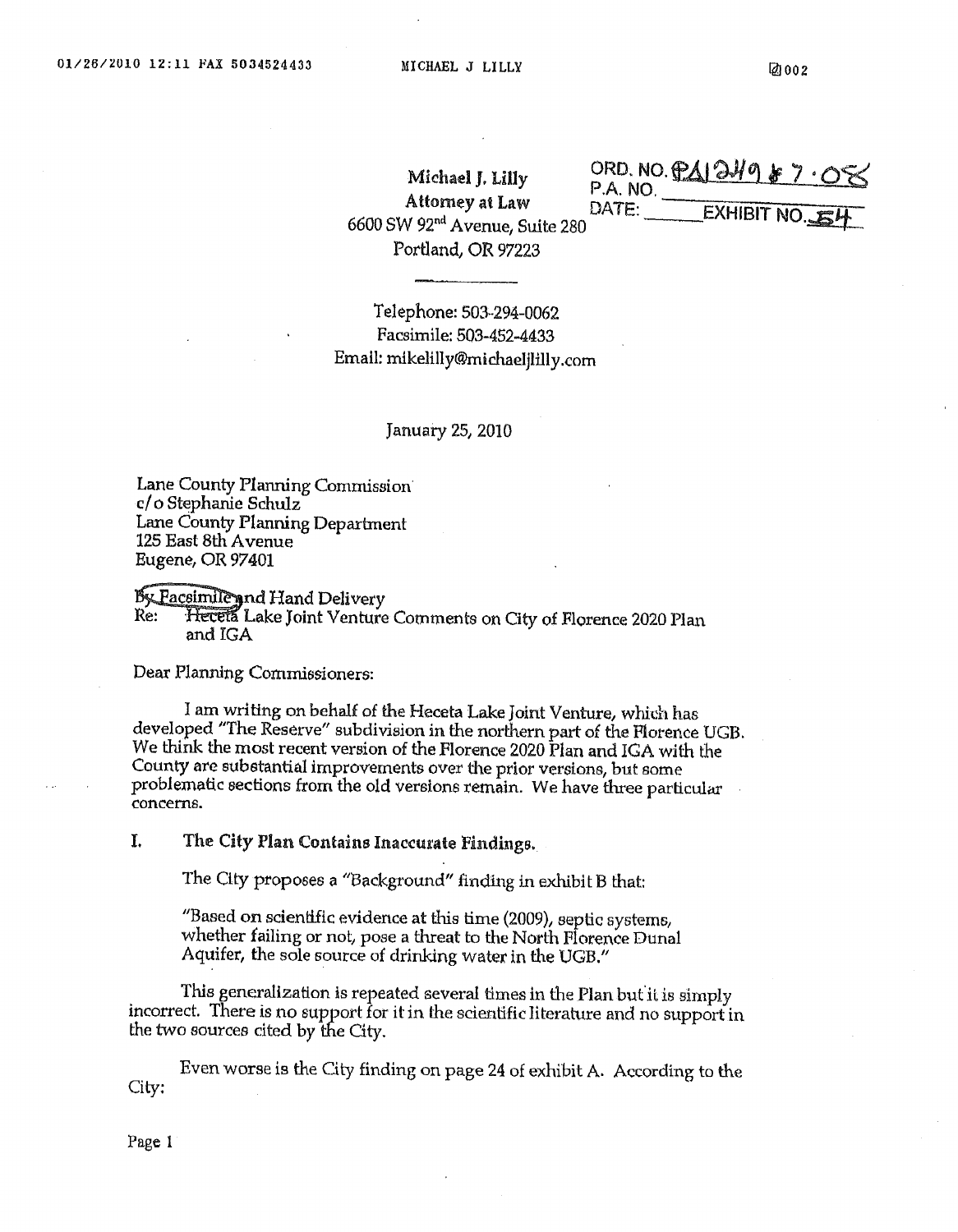"The EPA states that the aquifer is 'highly susceptible to contamination' from septic systems (not just failed systems)..."

In fact the EPA makes no such statement. The "highly susceptible to contamination" phrase is used by the EPA to refer to contamination from surface activity, and nowhere does the EPA state or imply that the aquifer is highly susceptible to contamination from septic systems that have not failed. The full quote from the EPA, in proper context, appears later on page 24 of the plan document.

Neither the North Florence Dunal Aquifer nor the EPA resource document support the City's proposed findings. The City has not pointed to any page number or quote that supports these findings. In fact the North Florence Dunal Aquifer study reached the opposite conclusion. It focuses on providing the City and County with density development restrictions that allows septic systems to be used safely, so that they do not pose a threat.

### Quotes From North Florence Dunal Aquifer Study 1982

Page Quote

99

- Thus, conventional low-head (on-site septic) systems could be established at a density of 2.9 dwelling units per acre and sand filter systems might approach five per acre before the 58 1b/acre/year limit is reached. This calculation applies only to the unsewered areas of the North Florence aquifer that are not tributary to Clear Lake.
- 105 22. Based on the planning standard of 5.0 mg/L nitrate-nitrogen calculations indicate an additional loading of 58 lbs, per acre per year nitrate-nitrogen will not exceed this value using a stirred tank model. This translates to 2.9 d.u. per acre with on-site systems using loading rates of 20 lbs, per d.u. per year.
- 107 As applied to areas outside the Clear Lake Watershed and beyond the Urban Service Boundary, it is not clear that treatment or removal would provide more benefits that (sic) an adequately functioning on-site system.
- 108 General Aquifer: For the remainder of the aquifer, the nitratenitrogen planning limit of 5.0 mg/L is applicable and implies that planning alternatives are unnecessary after revision of the regional rule.

In contrast to the City's findings, an EPA report to Congress has encouraged the use of septic systems. A full copy of the report is in the record and it is quoted below.

Page 2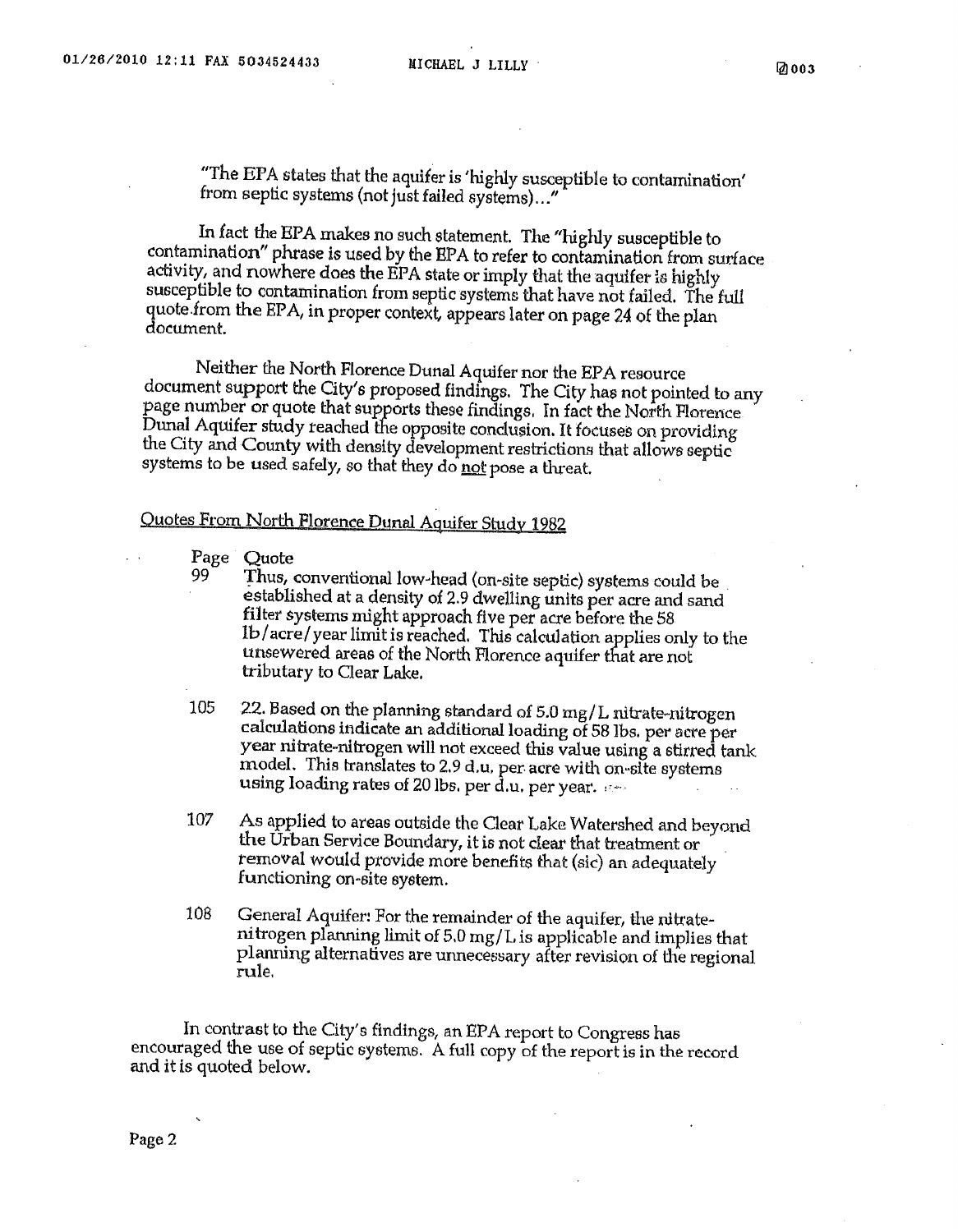## QUOTES FROM EPA RESPONSE TO CONGRESS ON USE OF DECENTRALIZED WASTEWATER TREATMENT SYSTEMS - April 1997

#### **Ouote**

Pg. i i Benefits of Decentralized Systems

Protects Public Health and the Environment. Properly managed decentralized wastewater systems can provide the treatment necessary to protect public health and meet water quality standard, just as well as centralized systems. Decentralized wastewater systems can be sited, designed, installed and operated to meet all federal and state required effluent standards. Effective advanced treatment units are available for additional nutrient removal and disinfection requirements. Also, these systems can help to promote better watershed management by avoiding the potentially large transfers of water from one watershed to another that can occur with centralized treatment.

Additional Benefits. Decentralized systems are suitable for ecologically sensitive areas (where advanced treatment, such as nutrient removal or disinfection is necessary).

Managed decentralized wastewater systems are viable, long-term  $Pg.4$ alternatives to centralized wastewater facilities where costeffective, particularly in small and rural communities.

#### II. New Plan Policy #7 is Ambiguous.

New policy #7 contains ambiguous language that could be read to require annexation as a condition for any development within the UGB.

"Development within the Urban Growth Boundary shall require annexation in order to receive a full range of urban services provided by the City of Florence.

We suggest:

"Development on property within the Urban Growth Boundary shall not receive the full range of urban services from the city of Florence unless the property is annexed into the City of Florence."

#### IGA Footnote 2 Regarding Nitrate Contamination is Ambiguous. III.

The IGA sets 5.0 mg/L as a trigger concentration for Nitrate, which is consistent with state regulations. The state sets 5.0 mg/L as a level that should be monitored, but 5.0 mg/L is not classified as a health risk. Both the DEQ and EPA set 10.0 mg/L as the maximum allowable concentration of Nitrate.

However, in footnote 2 the IGA suggests that the trigger concentration will be adjusted based on "background" testing. Background levels should not be treated as "trigger" levels. The background levels could be too high or too